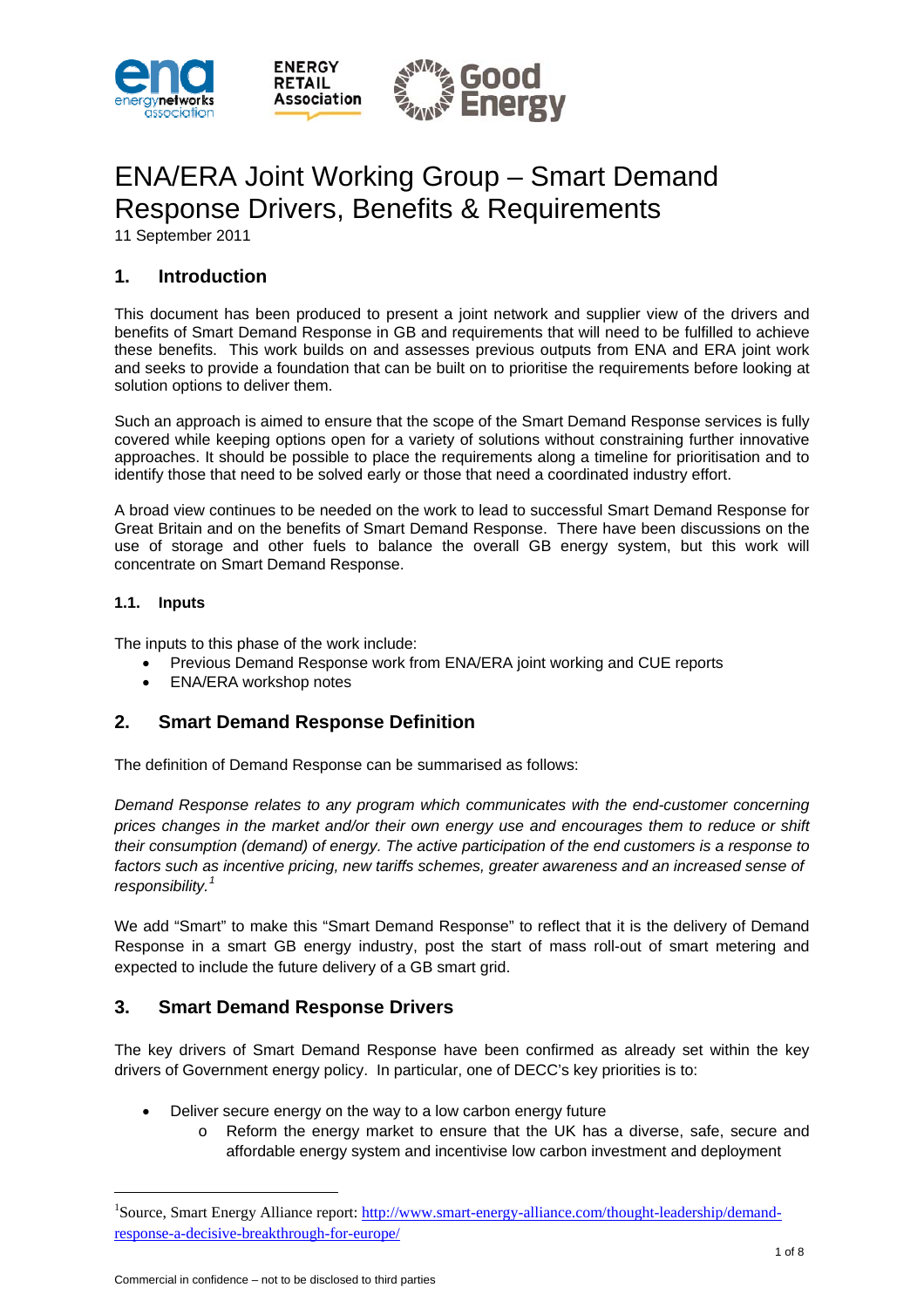

# **4. Smart Demand Response Benefits**

Previous work on high-level benefits was further developed to provide more definition, identifying who the benefitting party is and looking into how benefit quantification could be progressed.

During workshops the benefit categories were considered and updates were agreed to produce this list. Note these are arbitraryly presented in order of "geopgraphy over which the benefit applies – from personal to national. The order is not intended to imply priority in any way:

1. Facilitate consumer choice

Facilitating a wide set of products and services will deliver better consumer choice and the chance to be rewarded for actively participating in the future of energy. Smart Demand Response can be a more palatable solution than service curtailment. Large energy consumers already have this choice – the proposal here is to bring this offering to a wider population and smaller consumers.

Beneficiary: Consumers and the market as a whole from increased consumer choice

2. Manage Consumer Loading

New load types such as Heat Pumps or Electric Vehicles can increase the total demand within a home and could be required to allow their use. However, introducing the use of this sort of load within a Demand Response package could allow the total load to remain within existing household capacity and hence could avoid or defer the need for reinforcement. Beneficiary: Consumers may be able to adopt these devices and gain the benefits from them earlier and more affordably by avoiding or deferring the need for increased capacity. This earlier adoption also helps to realise Government policies in these areas.

3. Avoid local network overloading and deferment of investment

By allowing better use of existing network capacity and by facilitating Active Network Management, Smart Demand Response can decrease the need for more investment in networks and allow a more targeted and efficient investment programme, as described above. Demand Response can help defer reinforcement and thus reduce or defer costs to be passed through to the consumer.

Beneficiary: Networks, they can operate more efficient business. This is a benefit that feeds through the supply chain to consumers.

4. Avoid regional and national network overloading and deferment of investment Regional and national networks can benefit from the same improved efficiency in planning. Smart Demand Response is one of a number of tools that can be used to balance networks. By facilitating Active Network Management Smart Demand Response can add to the cost effectiveness of network balancing and defer need for Distribution/Transmission investment

due to the reduction of load peaks. Beneficiary: Networks, again they can operate more efficient business. This is a benefit that feeds through the supply chain to consumers.

5. Balance variable or inflexible generation at national level Smart Demand Response is one of the tools that help wind power to make a useful contribution to the generation mix. Beneficiary: The UK and the planet (and to the UK's position by making that contribution).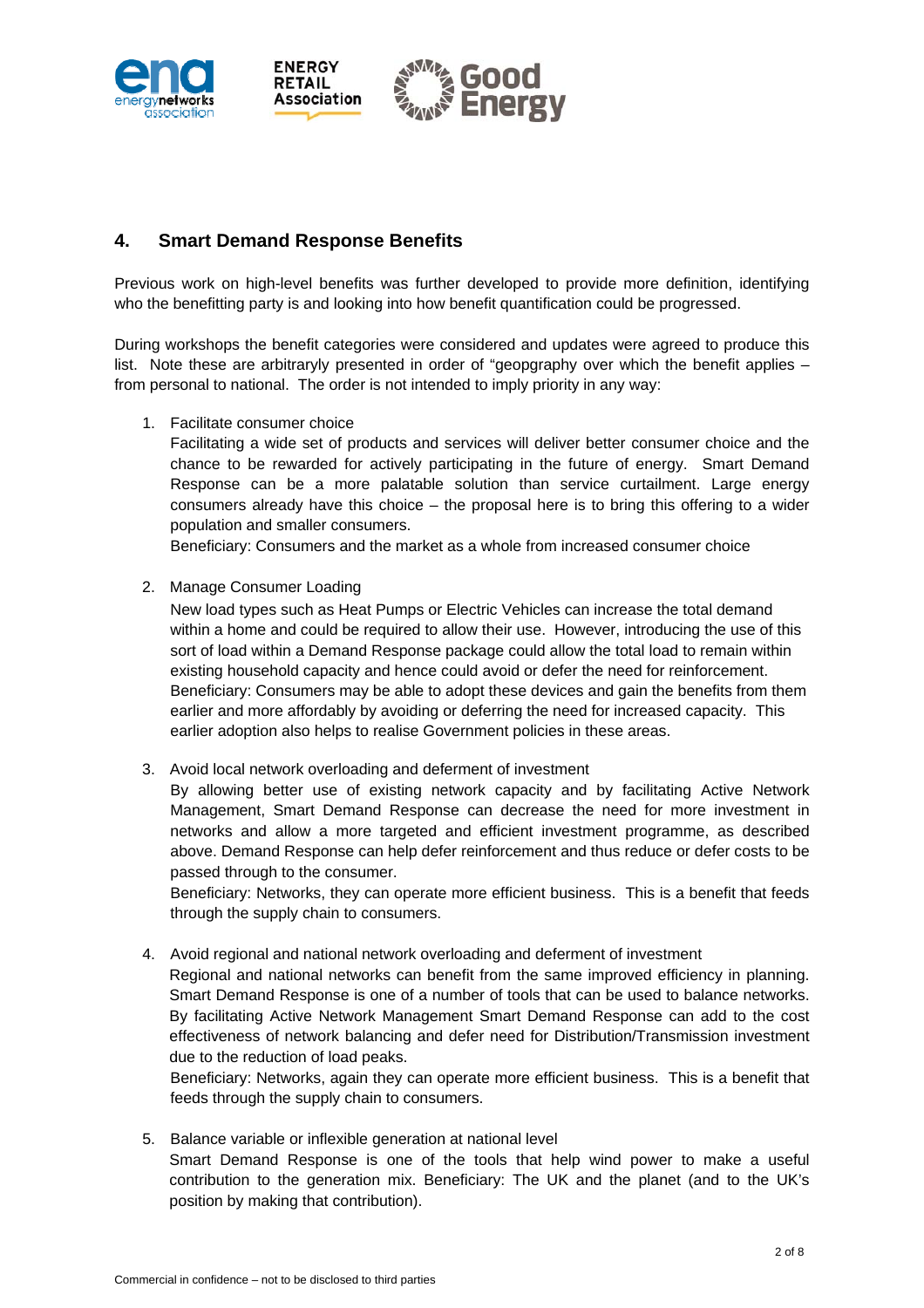



7. Facilitate cleaner energy / generation mix

**ENERGY RETAIL** Association

Smart Demand Response will not reduce the need for energy generation but will help the energy demands to be met by a cleaner mix. It should be noted that this benefit is about the energy mix rather than optimising capacity.

Beneficiary: The UK and the planet (and to the UK's position by making that contribution). It is noted that the resulting industry resilience is made worse – more efficient use of generation leads to less reserved capacity, but that the self sufficiency is improved.

8. Future flexibility

The option to use Smart Demand Response can offer a degree of flexibility to cater for unknown future generation or loads in future years. This may be difficult to quantify but the benefits shouldn't be underestimated. Although there is good appreciation of the types of challenges facing the energy industry, the precise make up of how those challenges will eventuate is very much an unknown – a level of Smart Demand Response can help cater for those unknowns.

Beneficiary: this is a benefit to all. It gives policy makers and the industry some leeway to cater for faster or slower implementation of new loads or new generation.

The proposed quantification of benefits was proposed as follows:

- Potential savings made in energy consumption against peak load
- Savings made in carbon dioxide emissions
- Customer minutes lost
- Transmission minutes lost
- Quality of supply

The results and outputs from LCNF projects are likely to help quantification of benefits.

#### **4.1. Additional System Balancing Mechanisms**

Smart Demand Response is only one of the tools that should help achieve the befenefits set out in this section. There is an increasingly important role that storage is likely to play and there is also a role for other fuels, such as gas, to play in the overall balancing of GB's energy system. However this work will remain focused on Smart Demand Response and the mechanisms to deliver it effectively in GB.

## **5. Smart Demand Response Requirements**

This section provides a list of the requirements needed to deliver the benefits highlighted above for Smart Demand Response in a smart GB market. Smart Demand Response Requirements specify the outcomes and then at a level below the requirements that need to be supported to achieve those outcomes.

#### **5.1. Requirements**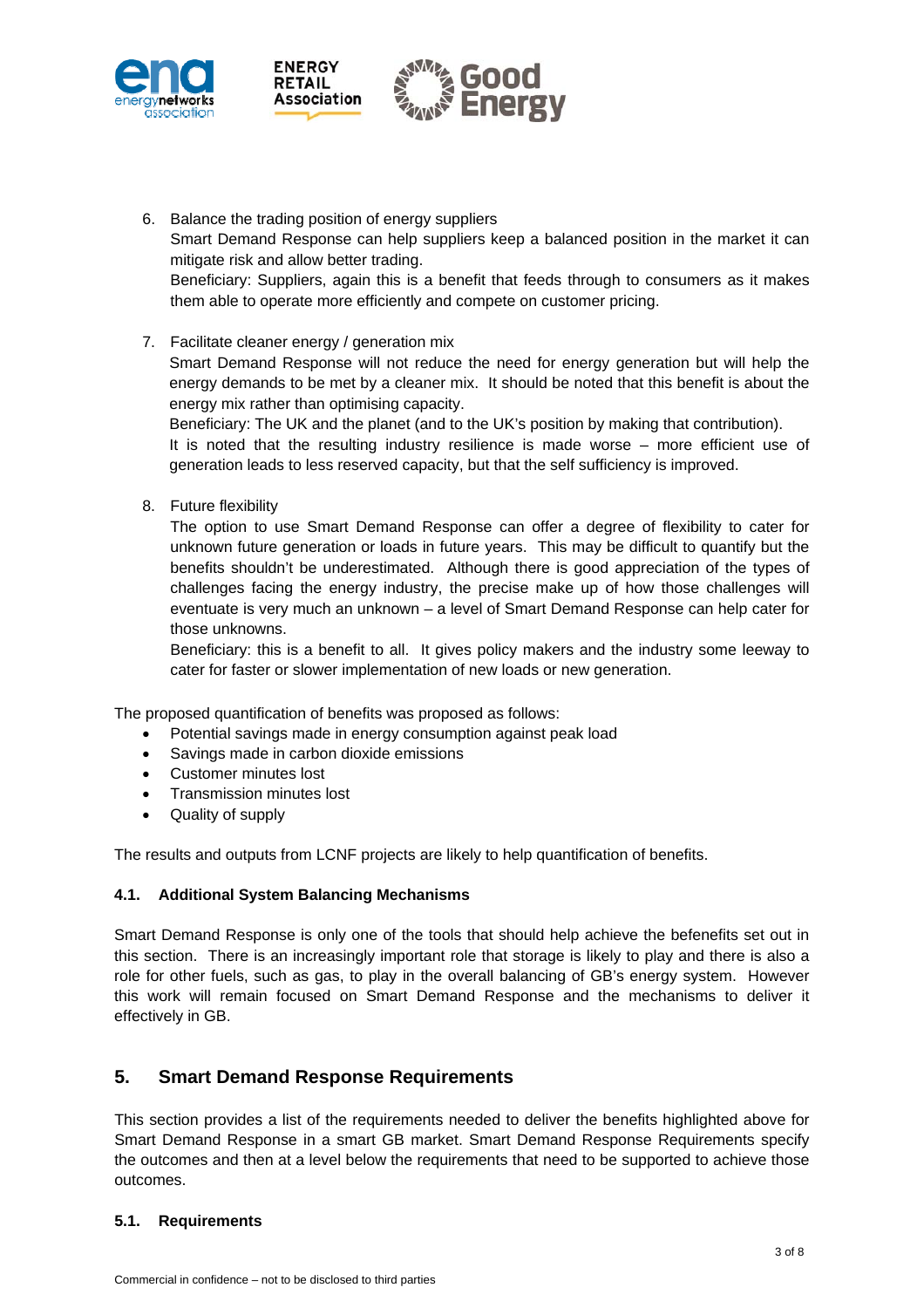

The section specifies the requirements, assuming that the pre-conditions defined below are in place:

- 1. Shape (decrease/increase) demand using Tariffs and other financial incentives:
	- Facilitate time of use tariffs for customers
	- Facilitate critical peak pricing tariffs for customers
	- Facilitate special rate/award (e.g. credit customer account, offering discounted rate, paying a one-off amount) for taking part in a load shedding event

These requirements will be delivered by Suppliers to consumers through their contractual relationships with customers.

2. Facilitate more cost-reflective UoS charging

This requirement will be delivered by Network Operators to Suppliers to benefit consumers.

- 3. Shape (decrease/increase) demand using notifications:
	- TSO, Networks, Suppliers/3<sup>rd</sup> Parties send message to consumers notifving them of a load curtailment incentive

This requirement can be potentially be delivered by Networks/Suppliers/TSO/3<sup>rd</sup> Parties to benefit consumers.

- 4. Shape (decrease/increase) demand via products that incentivise microgeneration:
	- Networks/Suppliers/TSO/3<sup>rd</sup> Parties manage consumer microgeneration to modify (increase or decrease) demand

This requirement can be potentially be delivered by Networks/Suppliers/TSO/3<sup>rd</sup> Parties to benefit consumers.

- 5. Shape (decrease/increase) demand using direct device control:
	- Create incentives to install devices to enable capability to reduce energy consumption
	- Networks/Suppliers/TSO/3<sup>rd</sup> Parties disconnect/reconnect supply
	- Networks/Suppliers/TSO/3<sup>rd</sup> Parties manage consumer appliances to modify (increase or decrease) demand
	- Networks/Suppliers/TSO/3<sup>rd</sup> Parties manage consumer devices EVs/Heat Pumps to modify (increase or decrease) demand
	- Networks/Suppliers/TSO/3<sup>rd</sup> Parties manage storage facilities to modify (increase or decrease) demand

All of these requirements can be potentially be delivered by Networks/Suppliers/TSO/3<sup>rd</sup> Parties to benefit consumers.

## **6. Smart Demand Response Pre-conditions**

In order to carry out Smart Demand Response, we assume that there will continue to be a suitable proportion of discressionary load (and generation) and that smart metering will be in place in the expected timescales.

Using the assumptions and the requirements for the various ways of gaining the benefits of Smart Demand Response we can look at what is needed to allow Demand Response to become widely used in a smart world.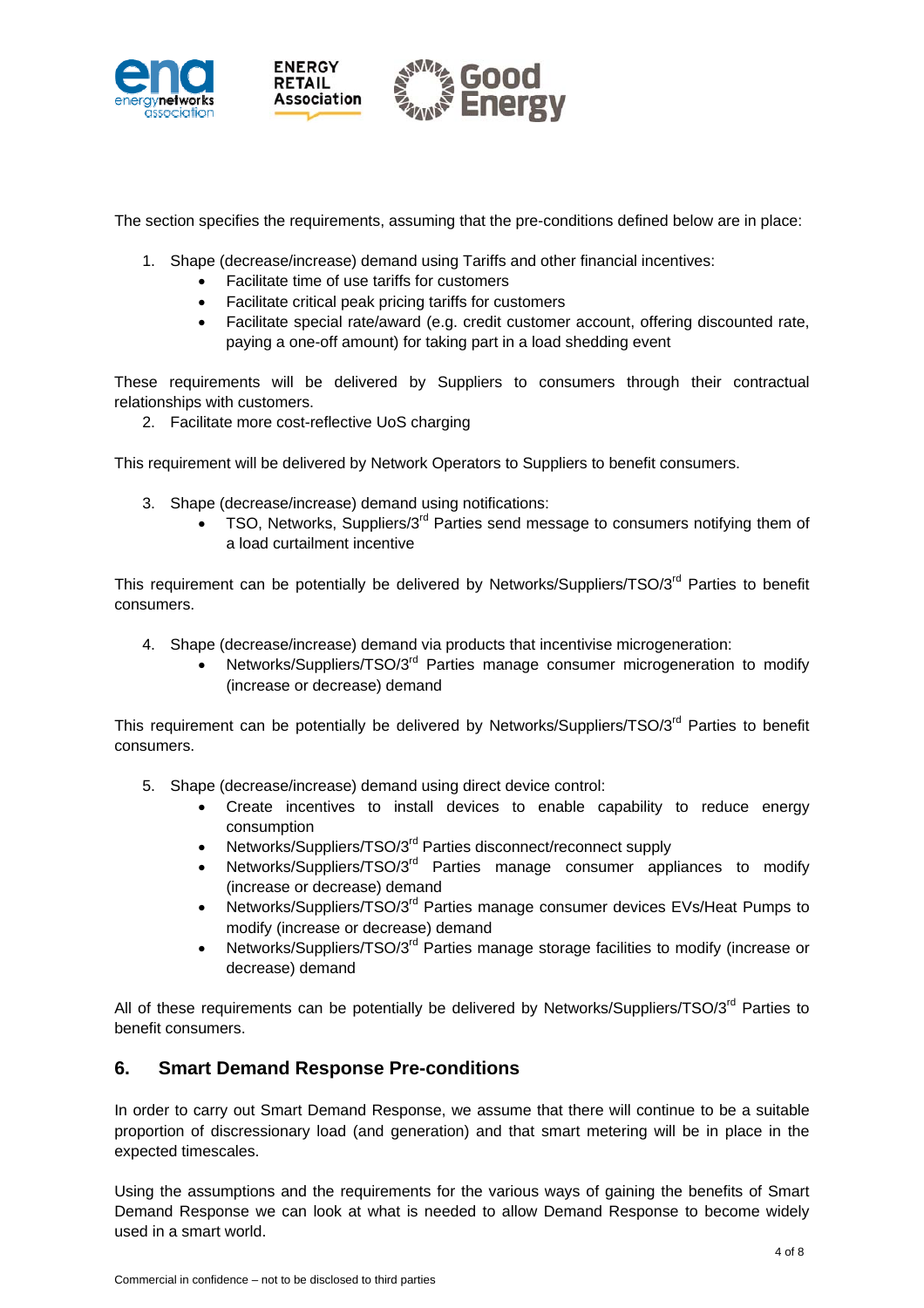

While we are not yet operating in a smart world, Demand Response already provides some of the benefits above, but is implemented quite differently across a range of different customer groups and the use is restricted by the technology in use. . This joint work is looking to open the opportunities to a much wider population – to involve more consumers and to open up more capacity to be used in this way. The challenge is getting to the point where the mechanisms above can be successfully operated in the GB market to bring the benefits identified.

To achieve any of the benefits above, a party intending to call on Smart Demand Response will generally need the following to be true:

- 1. The party has a population and density of response they can call on appropriate to their need and that can give a response in the timescales they need. The party has a suitable volume of points to act on in suitable density with suitable confidence of the response;
- 2. The party has appropriate systems and processes in place:
	- a) The party can identify conditions where a call on response is appropriate
	- b) The party knows the availability of demand
	- c) The party has the technical ability to take the action
	- d) The party has the ability to check the result of the action
- 3. The party have the confirmed right to take the action
- 4. The party have the agreement of consumers–this may mean both buy in of, and contract with, consumers in appropriate volmes.
- 5. The party has adequate priority, which means that there is a working market solution in place and meaning that the effect on other market parties is known / managed.

And in order for this to be achieved (for some parties at least):

- 6. The appropriate regulatory environment must be in place
- 7. And for Smart Demand Response mechanisms to be developed, all parties need to have had sufficient confidence to have made the investment in systems and processes.

#### **6.1. Further Definition**

It is worth some consideration of what these preconditions may mean – bearing in mind that different participants will have different needs – and that these needs will change over time.

1. Population and density of available response

This means that there have to be sufficient participants bought into and contracted to take part, the particpants have the means to take part – sufficient discresionary load and tecnical solutions that allow the demand to be called.

The package has been sucessfully marketed to the consumers and in the locations relevant to the challenges.

#### 2. Systems and processes

The ability to:

- o Plan Smart Demand Response activities at different levels this may mean at different levels of granularity:
	- **I** Identify peak demands, winter/summer variations, location of where constraints occur, etc.;
	- Use current and estimated wholesales energy price variations e.g. during peak energy consumption times (summer/winter), to estimate the monetary benefit of reducing energy consumption during particular times;
	- Use current and estimated network charges to estimate the benefit of Smart Demand Response for suppliers; and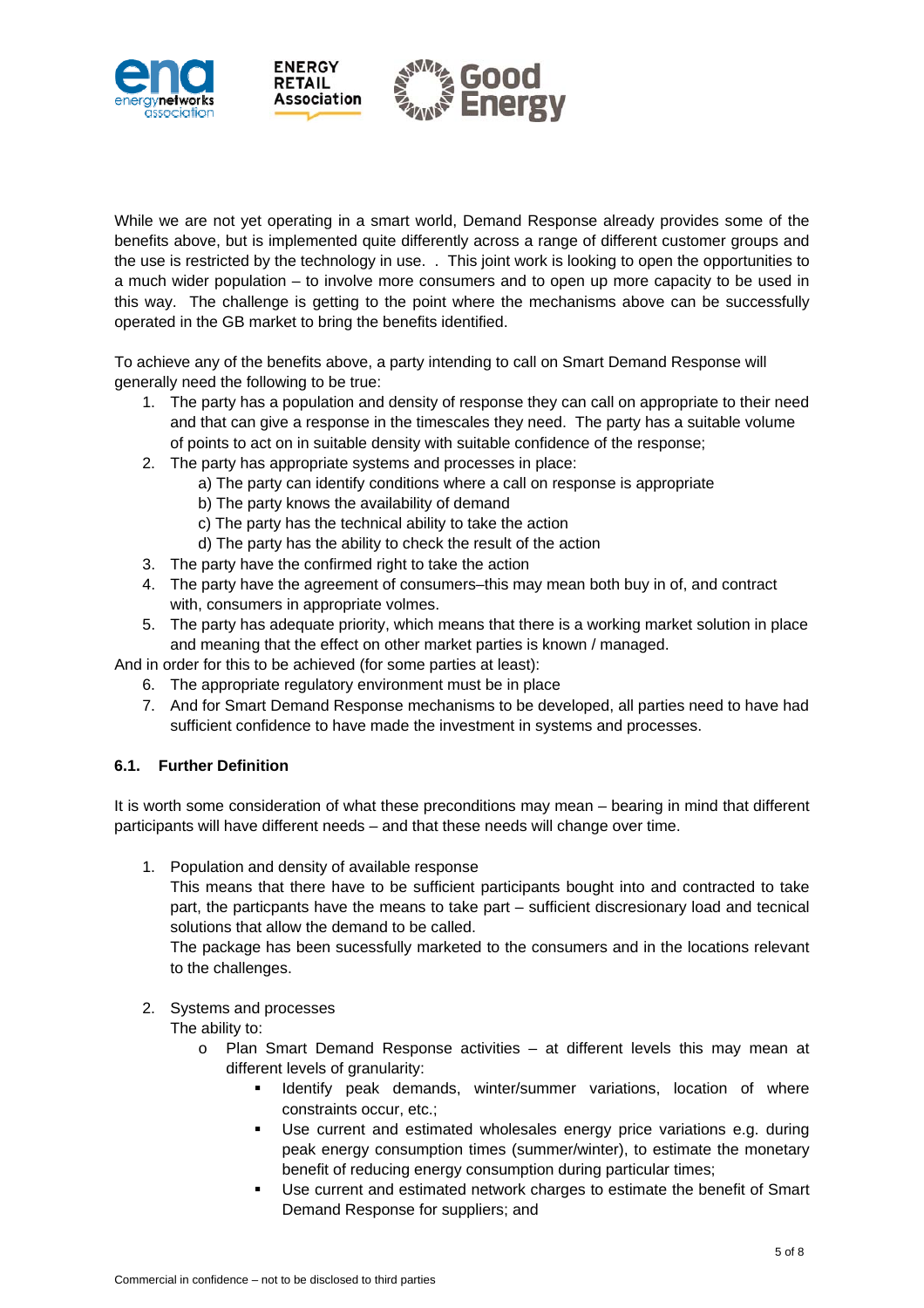



- Use renewable energy generation forecasts e.g. to estimate timing when excess wind generation needs to be absorbed.
- Carry out cost and benefit analysis to ensure assurance in developing the ability for Smart Demand Response
- Carbon Dioxide emission costs.
- o monitor for "stress" and identify needs for Smart Demand Response activities
- o estimate the response needed and expected responses
- o carry out the interaction with the market solution
- o carry out the interaction with the consumers
	- technical ability to carry out Smart Demand Response potential solutions need to be identified e.g. for direct device control to support Smart Demand Response and make necessary arrangements to enable Smart Demand Response via direct device control
	- need for a level of device interoperability and control capabilities for futureproofing and facilitation of innovative Smart Demand Response;
- o monitor the results to feed back to the planning
- 3. Right to take the action, the right priority and the appropriate regulatory environment in place An appropriate regulatory framework is in place to reflect which parties can undertake Smart Demand Response activities, at what time. (including, say, incentives to reward use of Smart Demand Response rather than reinforcement).
- 4. Agreement of consumers

This may mean approriate awareness campaigning to the general population. But also successfully selling the solution to consumers by having offered packages that are sufficiently attractive for them to take part and solutions that fit with the lifestyles of the consumers. It means developing and continuing that relationship.

- contract enough Smart Demand Response participants, this may mean both contracts and the buy in of consumers in volume. Sufficient number of participants and density of response needs to be ensured to ensure benefits are brought as a result of Smart Demand Response. Participants will need to sign contracts/agreements, which detail length of contract, terms of contract – what Smart Demand Response the participants are able to participate in e.g. based on tariffs or direct device control; when participation is mandatory/voluntary; setting terms of how and when the participants will be notified of the event; identify contact persons; specify how frequently load shedding events are expected e.g. per week or per month; how the payments/discounts are applied; how the payment is determined; whether the payment is made per each event, per month, etc; whether there are any penalty fees for not shedding the load when the participation was mandatory.
- Identify relevant participants for each Smart Demand Response;
- Estimate how much time is needed to ensure all of the relevant parties are notified of the event in a timely fashion;
- Provide advanced notification (via pre-agreed communciation channels e.g. fax, email, HAN network, call) of Smart Demand Response to the participants well in advance of the Smart Demand Response to ensure the businesses have a chance to shed load without incurring any business costs e.g. 30 min or 24 hours;
- Send any updates on the Smart Demand Response incentives;
- Send advice on how to improve response
- 5. The right priority

This suggests the need for a market solution that can assess and manage different parties calls on response. Does this solution need to know of response calls and response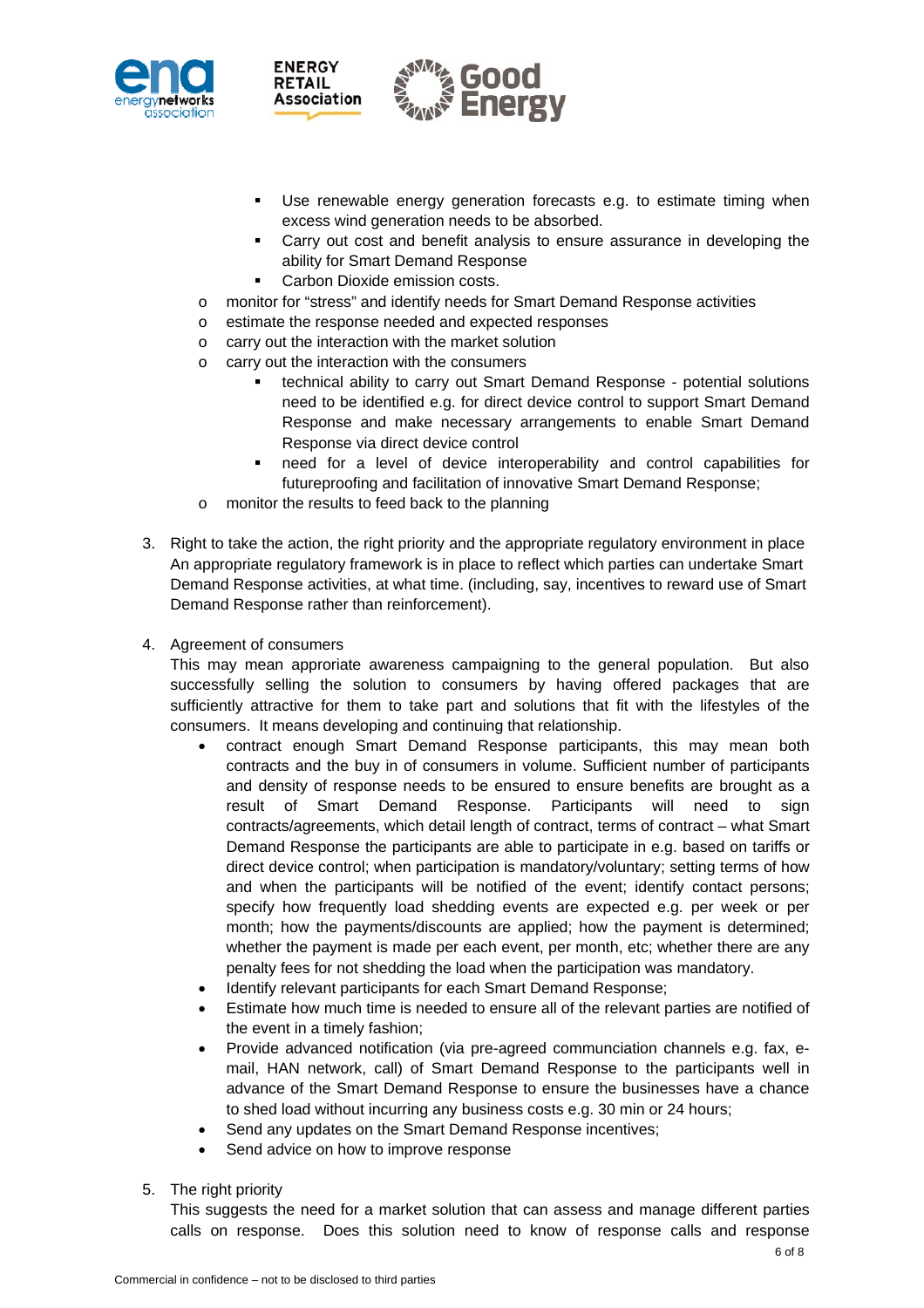

available? The market solution needs to cater for actions of one party that would adversely affect other parties.

6. The appropriate regulatory environment

Policy to facilitate device interoperability and control capabilities for Smart Demand Response. Policy to ensure that networks are robust to future developments (e.g. will market driven participation be sufficient to ensure EVs charging is accommodated all all levels of network granularity LV / HV / EHV or will mandatory participation be required). Relevant regulatory support for Smart Demand Response, for example in microgeneration and energy efficiency policies (UK Energy, Low Carbon Transition Plan, etc.). We must ensure that Smart Demand Response principles are included into new initiatives and common systems/infrastructure to provide certainty to DPCR6.

7. Confidence to invest

For the market players to have reached the point where they use demand they need to have invested in the systems and processes, they need to have had confidence that the market will deliver and allow the use of those mechanisms to realise their benefits. For example a network has to balance the return against cost of reinforcement at the relevant granularity (LV, HV or EHV). They can see policy and regulation being realised in approriate timescales.